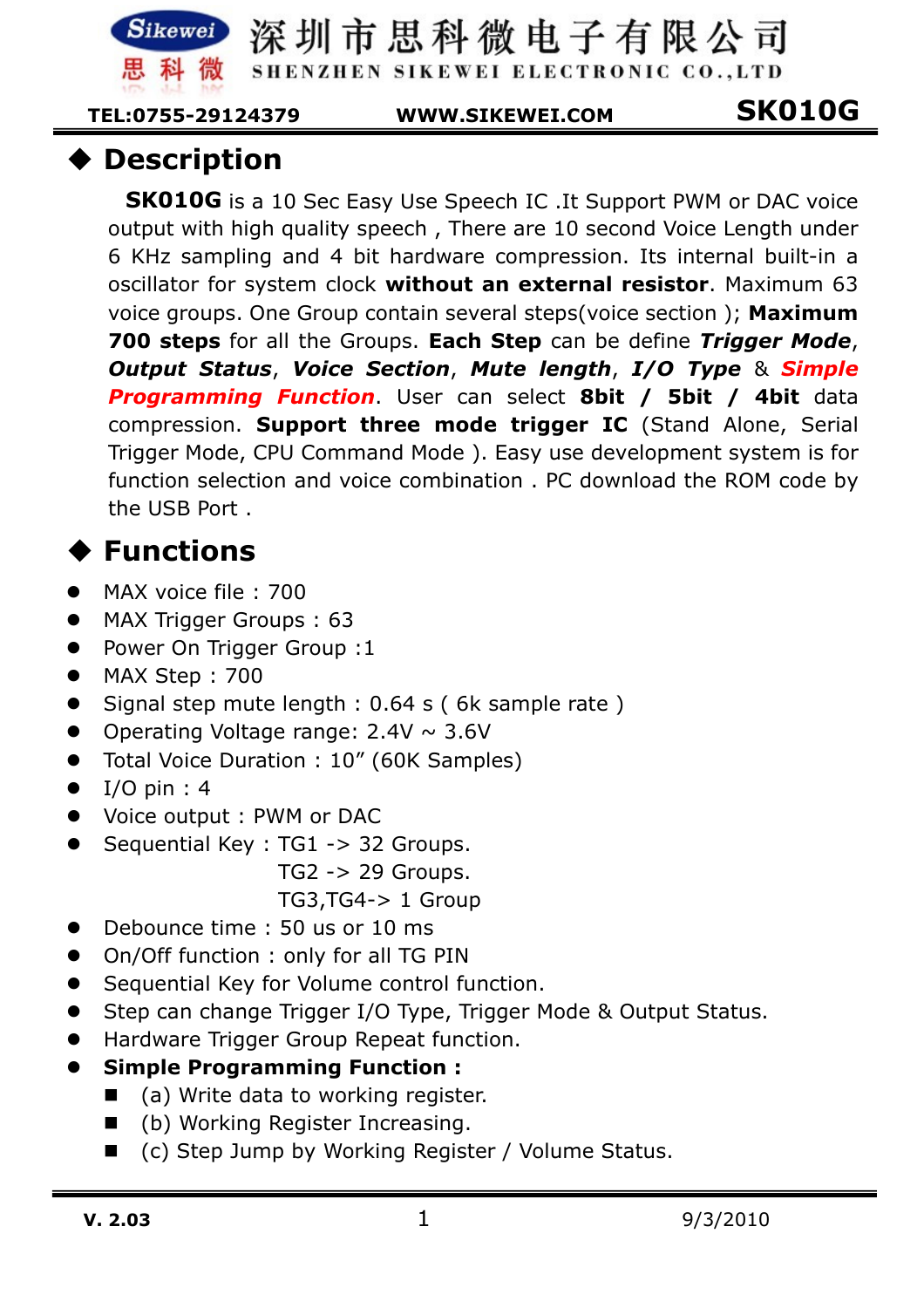SHENZHEN SIKEWEI ELECTRONIC CO., LTD

**SK010G TEL:0755-29124379 WWW.SIKEWEI.COM** 

 ${\bf S}$ ikewei

- $\bullet$  **Three Mode Trigger IC :** 
	- Key Stand-alone Trigger Mode :
		- A. Edge/Level
		- B. Hold/Unhold
		- C. Retrigger/Irretrigger
	- Serial Trigger Mode : Combinations of TG1 and TG2 to trigger maximum 63 Voice Group.
	- CPU Command Mode : User command through TG1,TG2,TG3 & TG4 with serial CPU Interface to control the Multi-Playback function.
- $\bullet$ **Output status** (for each Output pin):
	- A. Stand by Status. (High/Low Status)
	- B. Busy Low Active.
	- C. Busy High Active.
	- D. LED Flash at 6 Hz.
	- E. LED Flash at 3 Hz.
	- F. LED Flash at 1.5 Hz.
	- G. LED Flash at 0.75 Hz.
	- *H. PWM for LED Dimming Control.*

### $\bullet$ **Play rate level** :

 sk010g can provide different play rate in one code as follow below Reference Sample Rate.

3K, 3.2K, 3.31K, 3.42K, 3.55K, 3.69K, 3.84K, 4K, 4.17K, 4.36K, 4.57K, 4.8K, 5.05K, 5.33K, 5.64K, 6K, 6.4K, 6.85K, 7.38K, 8K, 8.72K, 9.6K, 10.66K, 12K, 13.71K, 16K, 19.2K, 24K.

- $\bullet$ **TG2 Low Reset**
- $\bullet$ **TG3 Volume Control**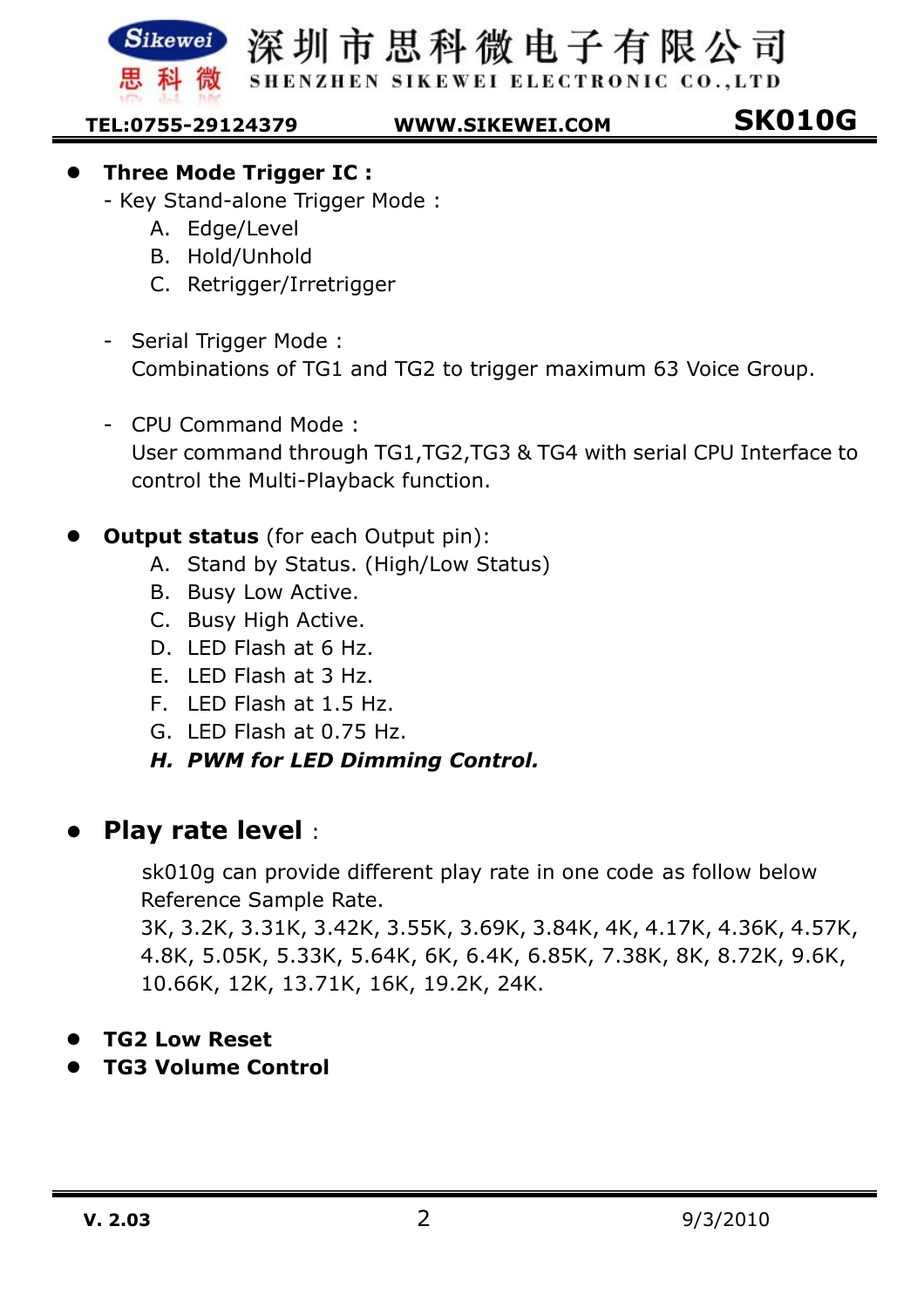Sikewei 深圳市思科微电子有限公司 科 微 黒 SHENZHEN SIKEWEI ELECTRONIC CO., LTD

**SK010G TEL:0755-29124379 WWW.SIKEWEI.COM** 

## **SK010G Pad Location**

**CHIP SIZE:** (1758,578) (0.0) ( )MIL



| NO. | <b>PAD NAME</b> | X.     | V      | NO. | <b>PAD NAME</b> |     | Y      |
|-----|-----------------|--------|--------|-----|-----------------|-----|--------|
|     | TG2/RSTB        | $-777$ | $-184$ | 6   | <b>VSS</b>      | 440 | $-266$ |
|     | TG1             | $-777$ | $-270$ |     | PWM1            | 793 | $-288$ |
| っ   | TG <sub>3</sub> | $-605$ | $-267$ | 8   | <b>VDD</b>      | 796 | $-204$ |
|     | TG4             | $-520$ | $-267$ | 9   | PWM2/DAC        | 793 | $-119$ |
|     | <b>VSS</b>      | 256    | $-271$ |     |                 |     |        |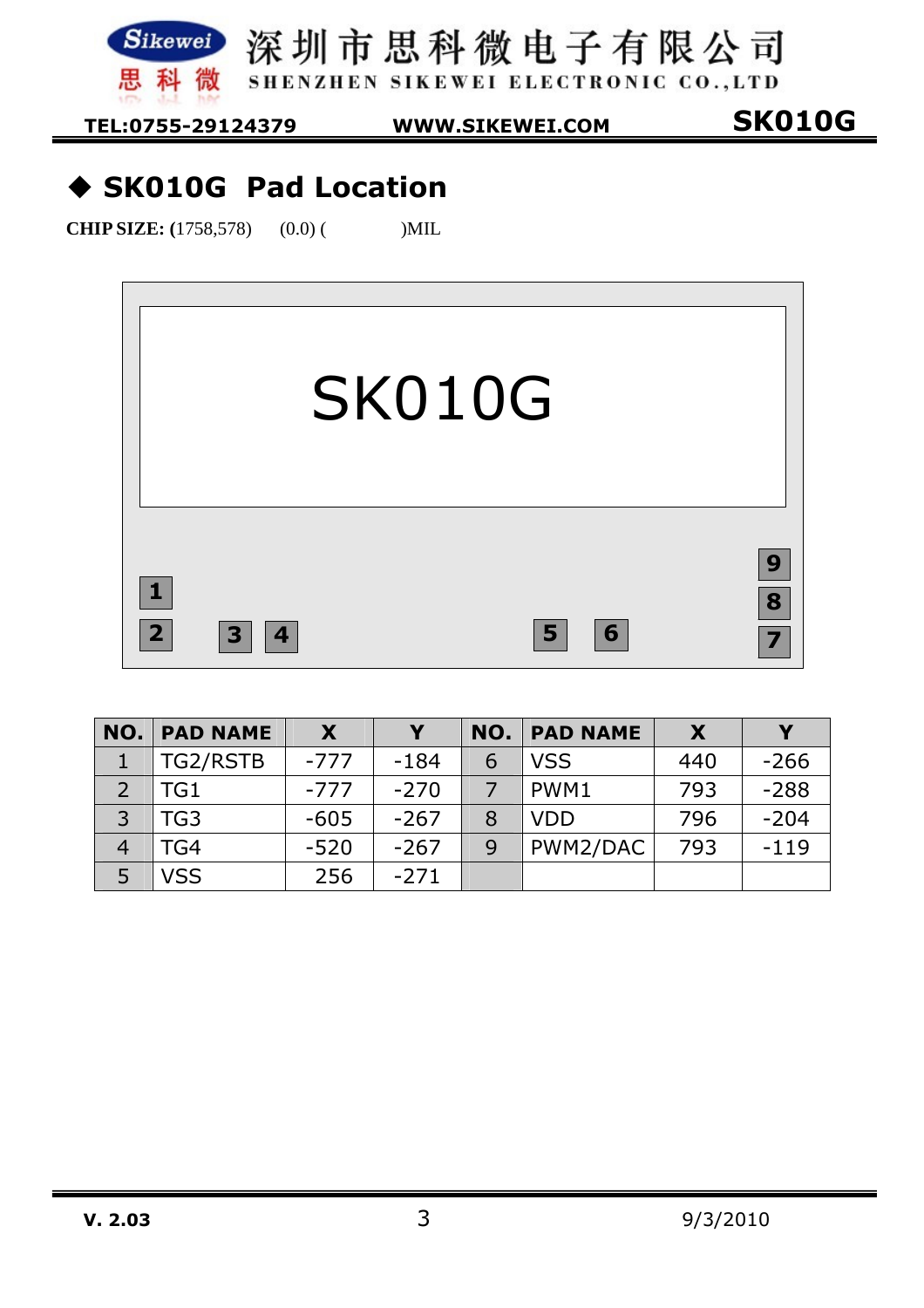

SHENZHEN SIKEWEI ELECTRONIC CO., LTD

**SK010G TEL:0755-29124379 WWW.SIKEWEI.COM** 

# **PIN Descriptions**

| <b>PIN NAME</b> | I/O           | <b>Function</b>                                                           |  |  |  |  |  |
|-----------------|---------------|---------------------------------------------------------------------------|--|--|--|--|--|
|                 |               | Key Stand-alone Trigger Mode: TG1 is used to trigger the maximum 32 Voice |  |  |  |  |  |
|                 | <b>INPUT</b>  | Group one by one sequentially.                                            |  |  |  |  |  |
| TG1             |               | Serial Trigger Mode: TG1 is used to trigger the maximum 63 Voice Group.   |  |  |  |  |  |
|                 |               | CPU Command Mode: TG1 is used as Data Input Pin (CS).                     |  |  |  |  |  |
|                 | <b>OUTPUT</b> | As Output PIN, Output the BUSY or Flash Signal ./By Code Control          |  |  |  |  |  |
|                 |               | Key Stand-alone Trigger Mode: TG2 is used to trigger the maximum 21 Voice |  |  |  |  |  |
|                 |               | Group one by one sequentially.                                            |  |  |  |  |  |
| <b>TG2/RSTB</b> | <b>INPUT</b>  | Serial Trigger Mode: TG2 is used to trigger the maximum 29 Voice Group    |  |  |  |  |  |
|                 |               | CPU Command Mode: TG2 is used as Clock Pin (CLK).                         |  |  |  |  |  |
|                 | <b>INPUT</b>  | Key Stand-alone Trigger Mode: TG11 is used trigger Only One Group.        |  |  |  |  |  |
| TG3             |               | CPU Command Mode: TG11 is used as Data Input Pin (DIO1).                  |  |  |  |  |  |
|                 | <b>OUTPUT</b> | As Output PIN, Output the BUSY or Flash Signal ./By Code Control          |  |  |  |  |  |
|                 | <b>INPUT</b>  | Key Stand-alone Trigger Mode: TG4 is used trigger Only One Group.         |  |  |  |  |  |
| TG4             |               | CPU Command Mode . TG4 is used as Selected Pin (DIO2).                    |  |  |  |  |  |
|                 | <b>OUTPUT</b> | As Output PIN, Output the BUSY or Flash Signal./By Code Control           |  |  |  |  |  |
| <b>PWM1</b>     | <b>OUTPUT</b> | As a PWM PIN, can Directly drive the Speaker.                             |  |  |  |  |  |
| PWM2            | <b>OUTPUT</b> | As a PWM PIN, can Directly drive the Speaker.                             |  |  |  |  |  |
|                 |               | As a DAC PIN, 8 bit D/A Current Output.                                   |  |  |  |  |  |
| <b>VDD</b>      | <b>INPUT</b>  | Power Supply PIN, @ 2.4~3.6 V Working Voltage.                            |  |  |  |  |  |
| <b>VSS</b>      | <b>INPUT</b>  | Connected to Ground.                                                      |  |  |  |  |  |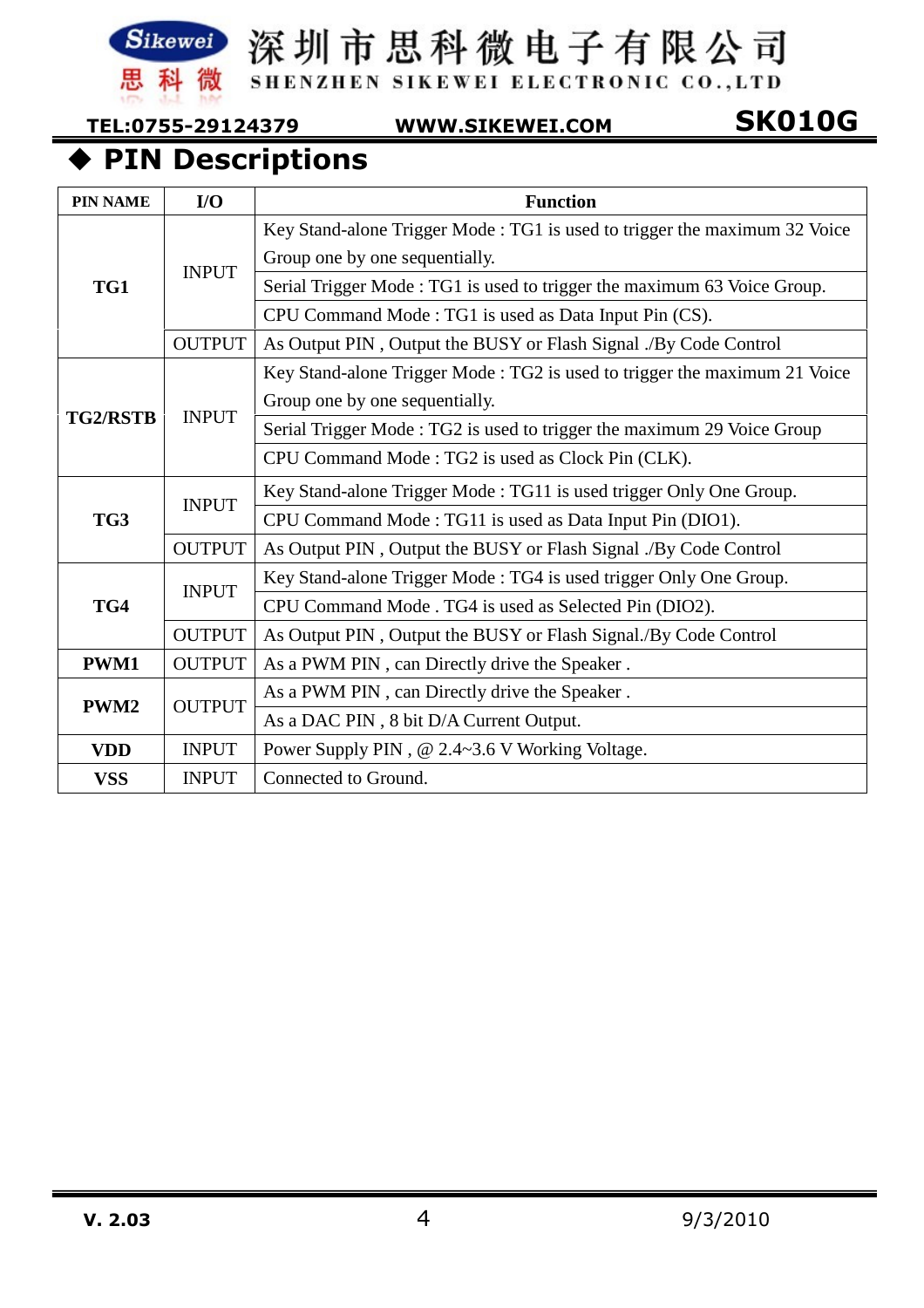

### **SK010G Application Circuit**

### **SK010G 3V Stand-alone Mode**

*PWM DAC* 



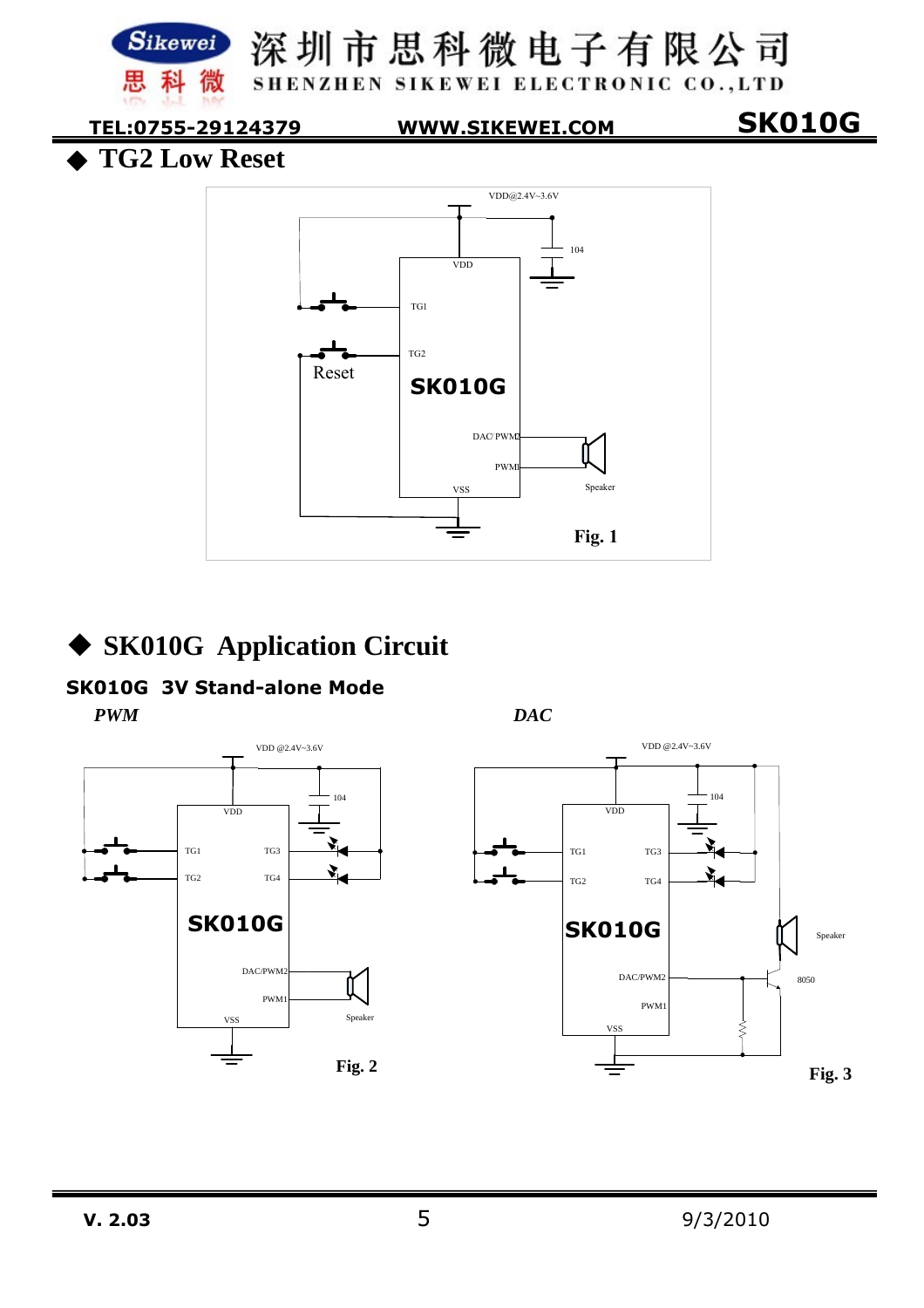

Sikewei 深圳市思科微电子有限公司 SHENZHEN SIKEWEI ELECTRONIC CO., LTD

**SK010G TEL:0755-29124379 WWW.SIKEWEI.COM** 

### **SK010G 3V Serial Mode**





VSS

**MCU** 

ξ

8050

**Fig. 5**

VSS

**SK010G** 

PWM1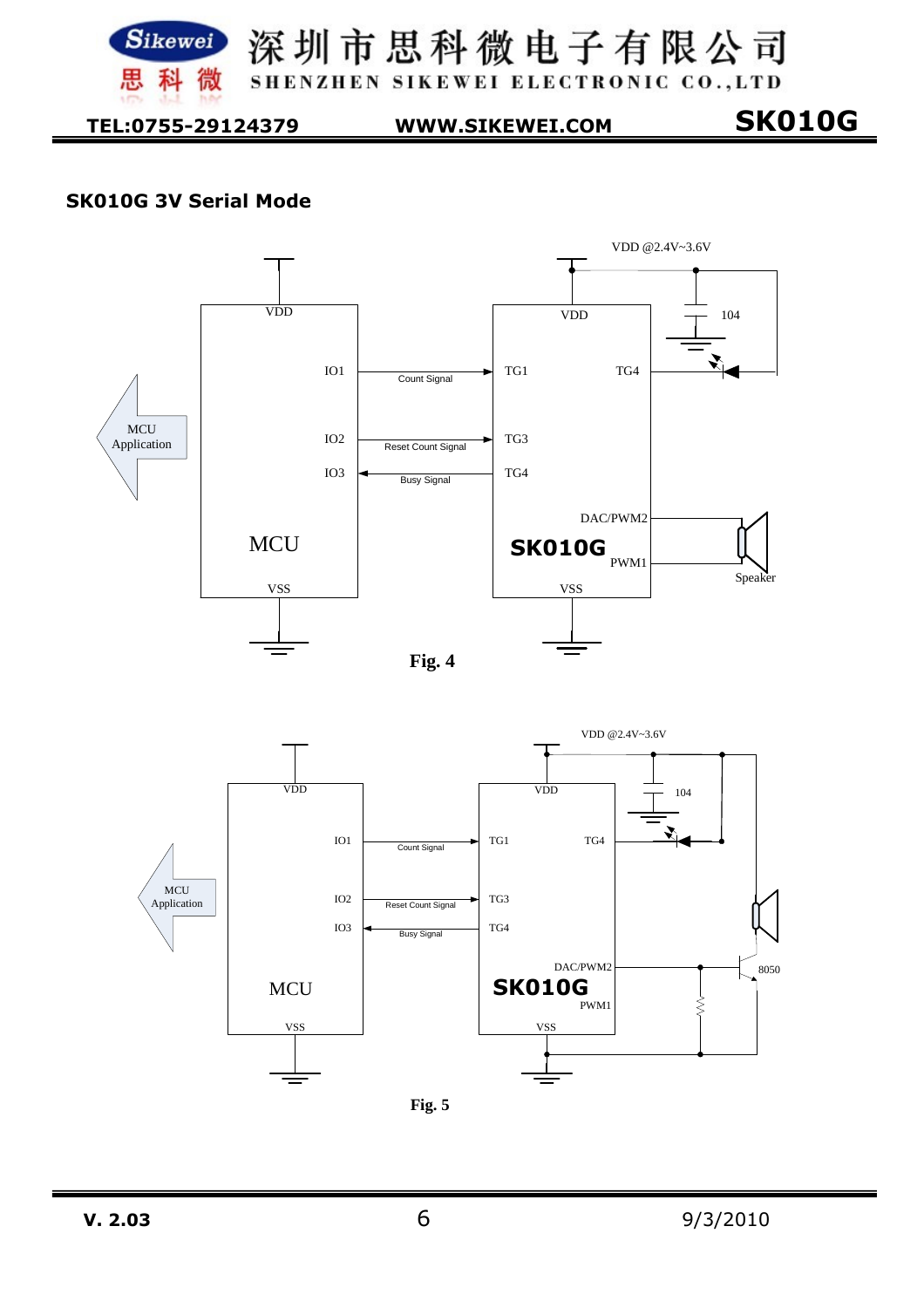

SHENZHEN SIKEWEI ELECTRONIC CO., LTD

**SK010G TEL:0755-29124379 WWW.SIKEWEI.COM** 

### **SK010G 3V CPU Mode**



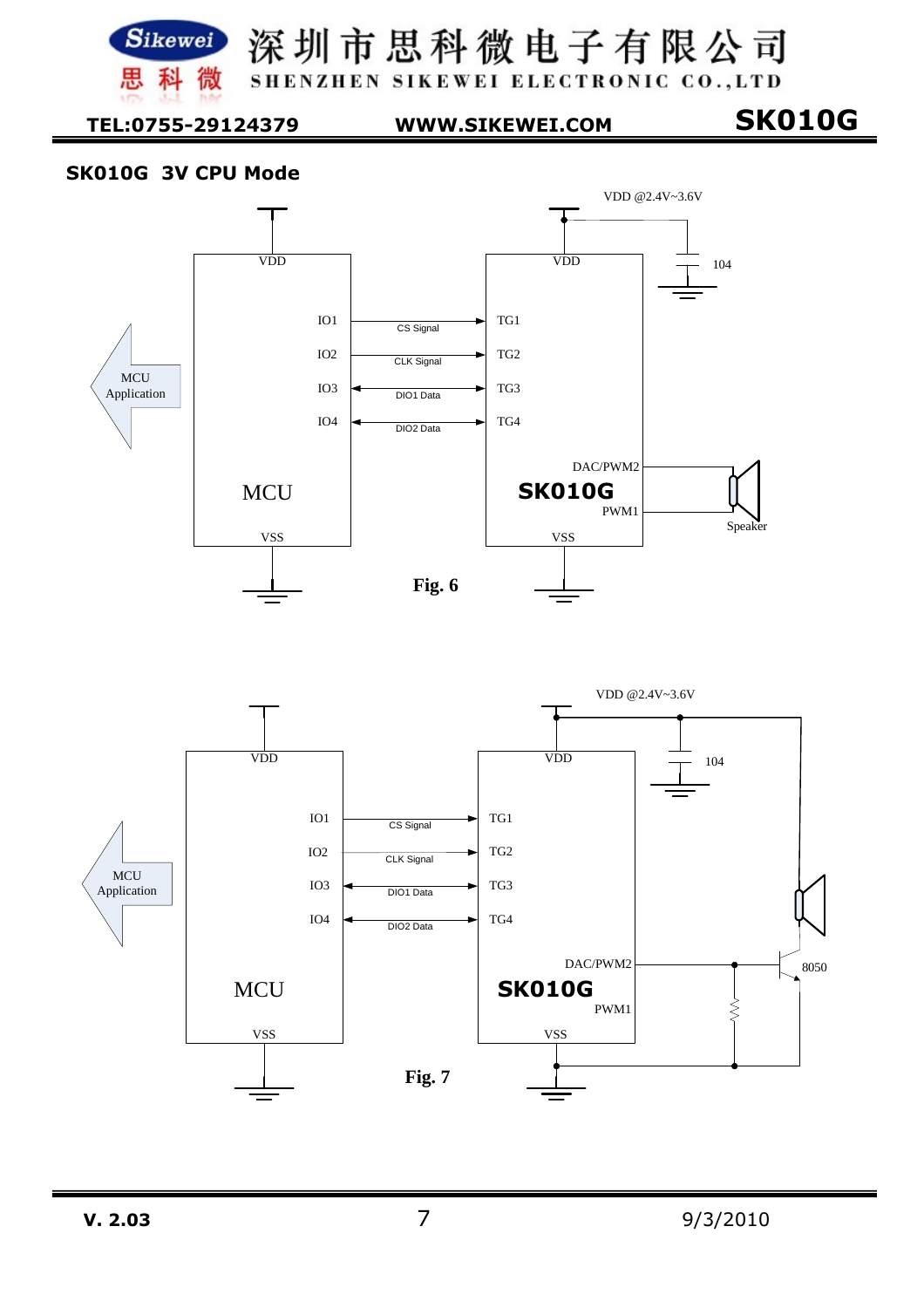

SHENZHEN SIKEWEI ELECTRONIC CO., LTD

**SK010G TEL:0755-29124379 WWW.SIKEWEI.COM** 

**SK010G Trigger Timing** 

(a) Trigger Pulse Width < Group Length Option Setting = Edge / Unhold



(c) Trigger Pulse Width < Group Length Option Setting = Level / Unhold



(e) Trigger Pulse Width > Group Length Option Setting = Edge / Unhold



(g) Trigger Pulse Width > Group Length Option Setting = Level / Unhold

(b) Trigger Pulse Width < Group Length Option Setting =Edge / Hold



(d) Trigger Pulse Width < Group Length Option Setting = Level / Hold



(f) Trigger Pulse Width >Group Length Option Seeting = Edge / Hold



(h) Trigger Pulse Width > Group Length Option Setting = Level / Hold

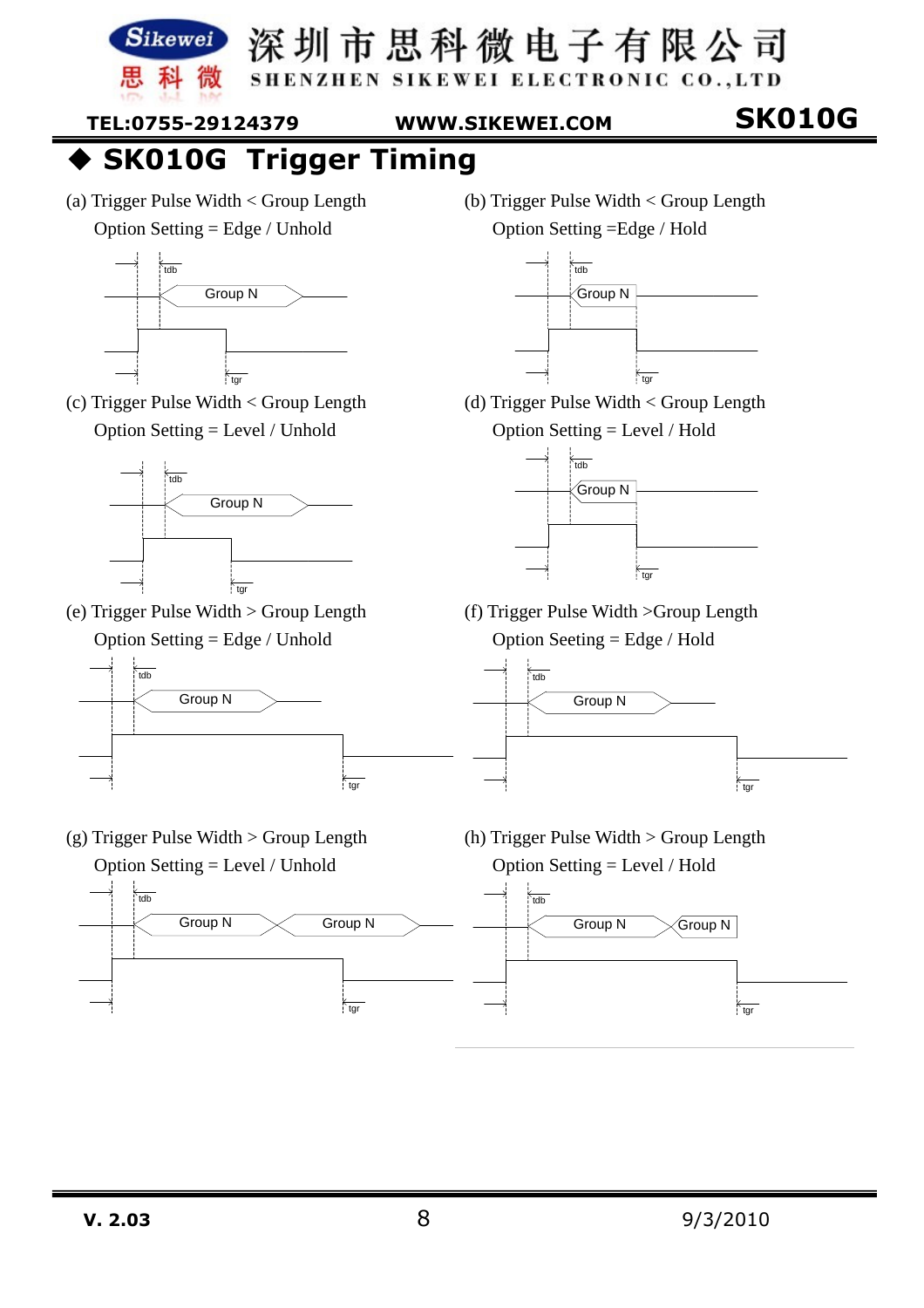

深圳市思科微电子有限公司 SHENZHEN SIKEWEI ELECTRONIC CO., LTD

### **SK010G TEL:0755-29124379 WWW.SIKEWEI.COM**

(i) Option Setting = Retrigger (j) Option Setting = Irretrigger





(k) TG1 = Sequential Trigger & From Group1~Group5

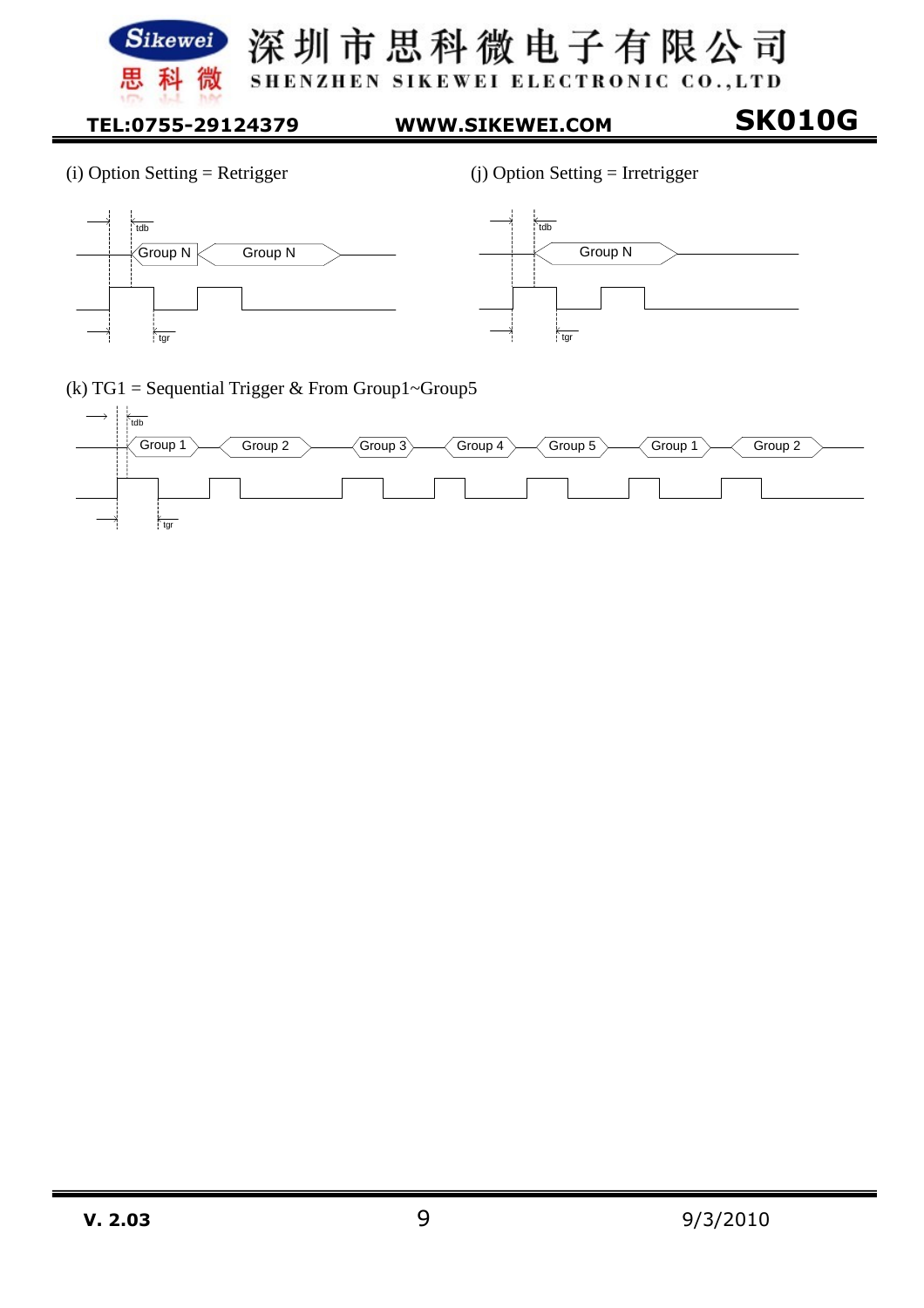

SHENZHEN SIKEWEI ELECTRONIC CO., LTD

**SK010G TEL:0755-29124379 WWW.SIKEWEI.COM** 

## **SK010G Trigger Voice Combination Example**

| <b>Voice File</b> | <b>Description</b> |
|-------------------|--------------------|
| Voice File A      | Hello $(1.5")$     |
| Voice File B      | Good Morning (3")  |
| Voice File C      | John $(1")$        |
| Voice File D      | Tom $(1")$         |
| Voice File E      | Mary $(1.5")$      |
|                   |                    |
|                   |                    |

 $Group1 = Step1 + Step2$ 

Group  $2 =$  Step  $3 +$  Step  $4 +$  Step  $5$ 

Group  $3 =$  Step  $6 +$  Step  $7$ 

Group1 = Hello John Group 2= Hello Tom Good Morning Group  $3 =$  Good Morning Mary

Step1 = Voice File A

Step 2 = Voice File C Step  $3 = \text{Voice File A}$ Step 4 = Voice File D Step  $5 = \text{Voice File } B$ Step  $6 = \text{Voice File } B$ Step 7 = Voice File E

Total use 3 Group , 7 Steps Voice duration= Hello + Good Morning + John + Tom + Mary  $= 1.5" + 3" + 1" + 1" + 1.5"$  $= 8"$ 

Total duration =  $8''$  ( $20'' - 8'' = 32''$  space are free, can add more Voice File)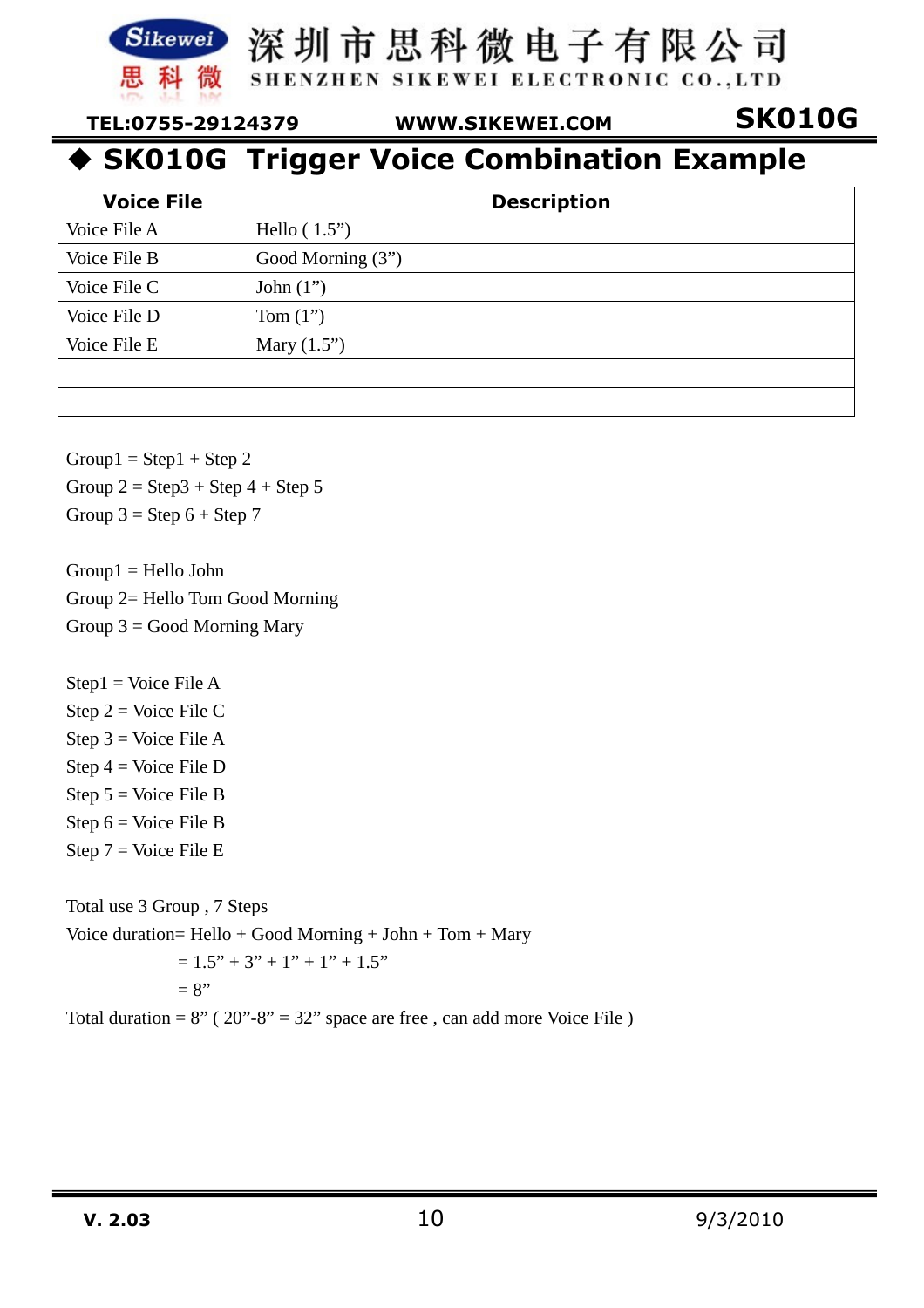

SHENZHEN SIKEWEI ELECTRONIC CO., LTD

**SK010G TEL:0755-29124379 WWW.SIKEWEI.COM** 

◆ SK010G Serial Mode Timing

**TG1=Edge/Unhold/Retriger** 

**TG3=Reset PIN** 

### $\bullet$ **PWM**



### $\bullet$ **DAC**

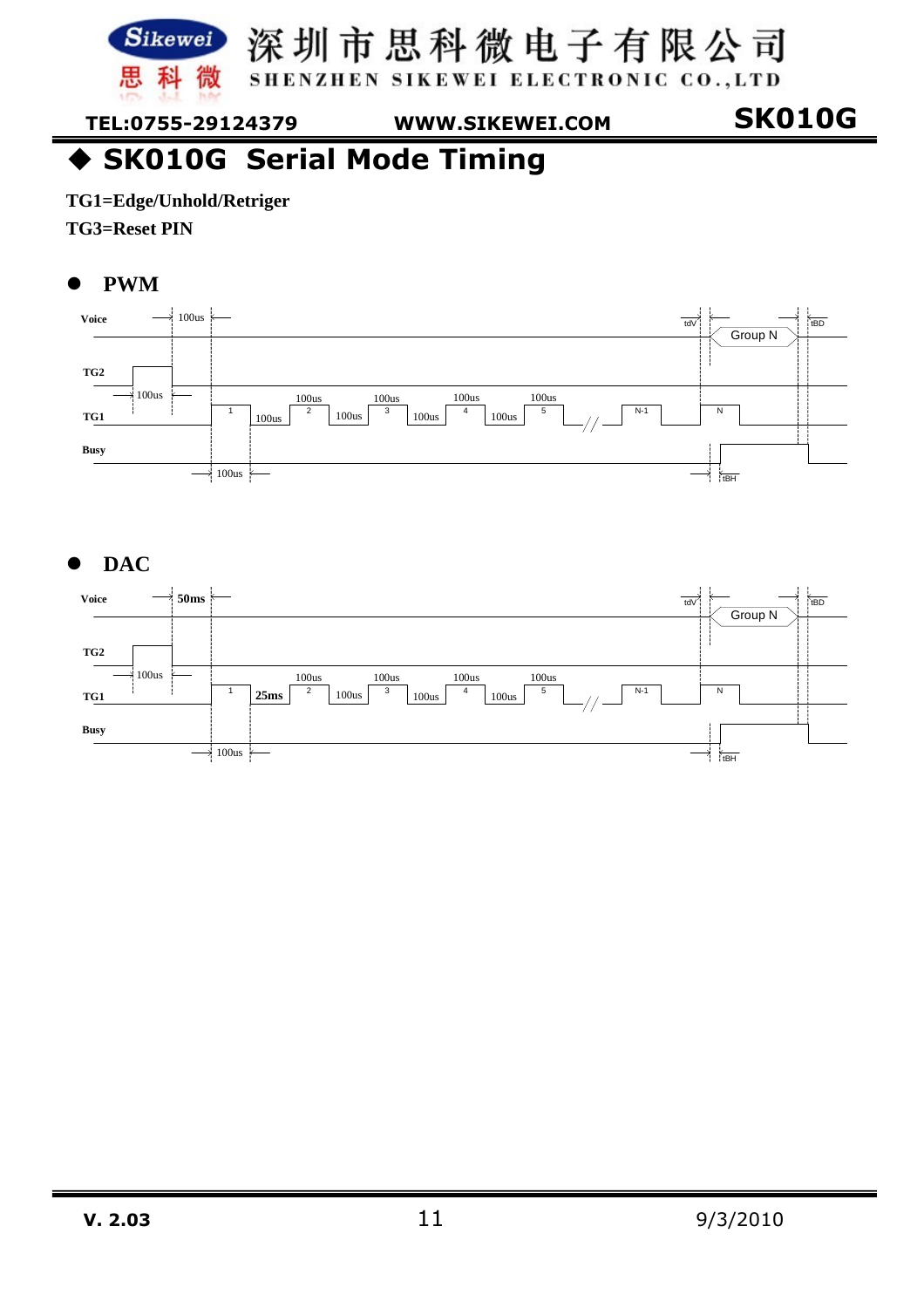

SHENZHEN SIKEWEI ELECTRONIC CO., LTD

**SK010G TEL:0755-29124379 WWW.SIKEWEI.COM** 



**SK010G CPU Mode Timing** 



| Command       | <b>PIN</b>       | <b>HEX</b> | 171          | F61 | [5]      | [4] | [3]      | [2]      | $[1]$        | [0]          | <b>Description</b>          |
|---------------|------------------|------------|--------------|-----|----------|-----|----------|----------|--------------|--------------|-----------------------------|
| <b>START</b>  | DIO1             | A5h        | $\mathbf{1}$ | 0   | 1        | 0   | 0        | 1        | $\Omega$     | 1            | Wake up the chip            |
|               | DIO <sub>2</sub> | 05h        | 0            | 0   | $\Omega$ | 0   | 0        |          | $\Omega$     | $\mathbf{1}$ |                             |
| <b>END</b>    | DIO1             | 81h        |              | 0   | $\Omega$ | 0   | $\Omega$ | $\Omega$ | $\Omega$     | 1            | Power down the chip into    |
|               | DIO <sub>2</sub> | 05h        | $\Omega$     | 0   | $\Omega$ | 0   | 0        | 1        | $\Omega$     | 1            | standby status              |
| <b>RESET</b>  | DIO1             | 83h        | 1            | 0   | $\Omega$ | 0   | 0        | $\Omega$ | 1            | 1            | Stop the Playback and wait  |
|               | DIO <sub>2</sub> | 02h        | $\Omega$     | 0   | $\Omega$ | 0   | $\Omega$ | $\Omega$ | $\mathbf{1}$ | $\mathbf{1}$ | a new command               |
| <b>PAUSE</b>  | DIO1             | 83h        | 1            | 0   | $\Omega$ | O   | O        | 1.       | $\Omega$     | 1            | Pause the Playback and hold |
|               | DIO <sub>2</sub> | 07h        | $\Omega$     | 0   | $\Omega$ | 0   | $\Omega$ | 1        | 1            | 1            | at the Voice data           |
| <b>RESUME</b> | DIO1             | 05h        | $\Omega$     | 0   | $\Omega$ | 0   | $\Omega$ | 1        | $\Omega$     | 1            | Resume Playback from the    |
|               | DIO <sub>2</sub> | 07h        | 0            | 0   | $\Omega$ | 0   | 0        | 1        | 1            | 1            | previous Voice data         |

**Play** Address Command is generated by the Tool.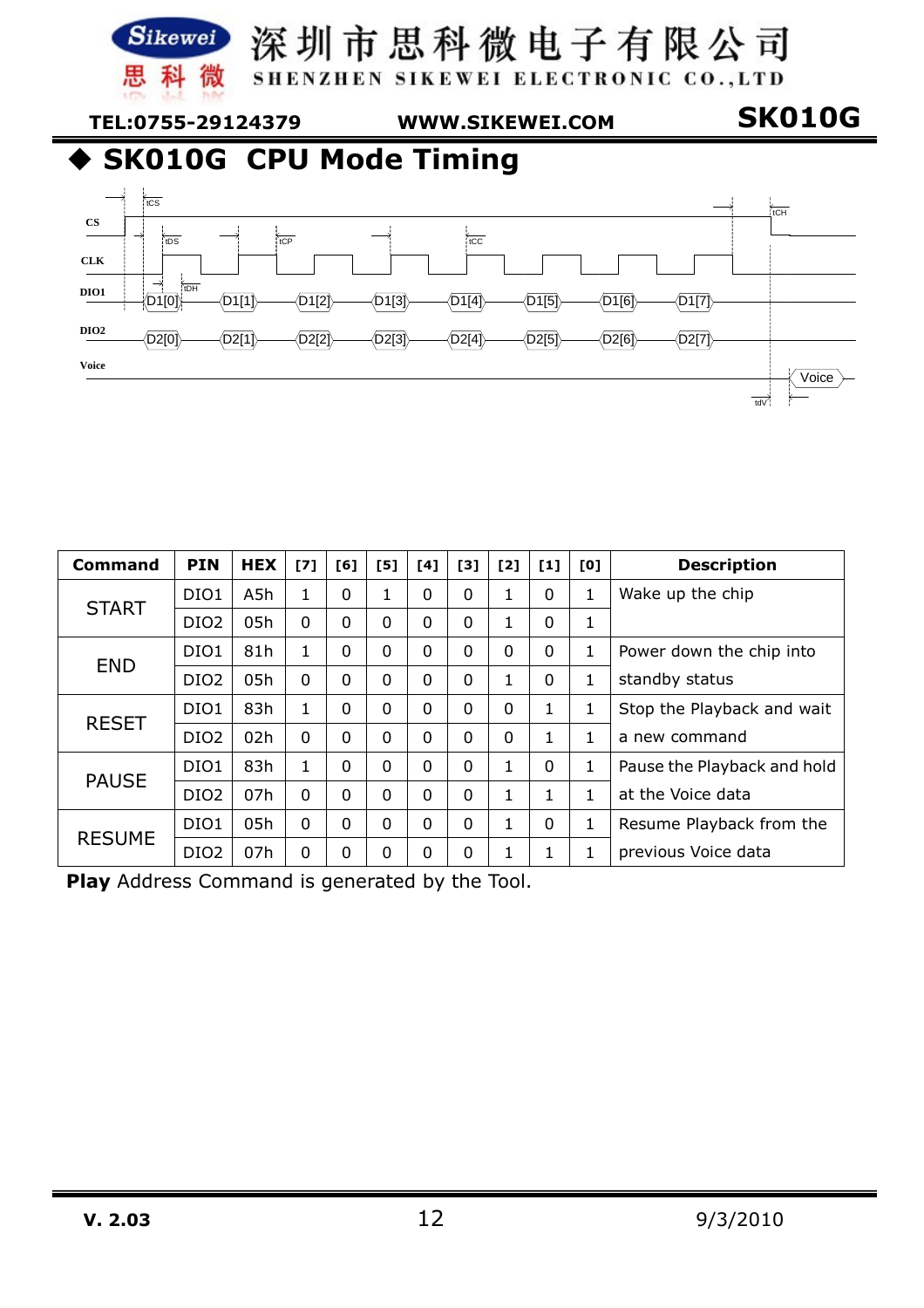

Trigger Start End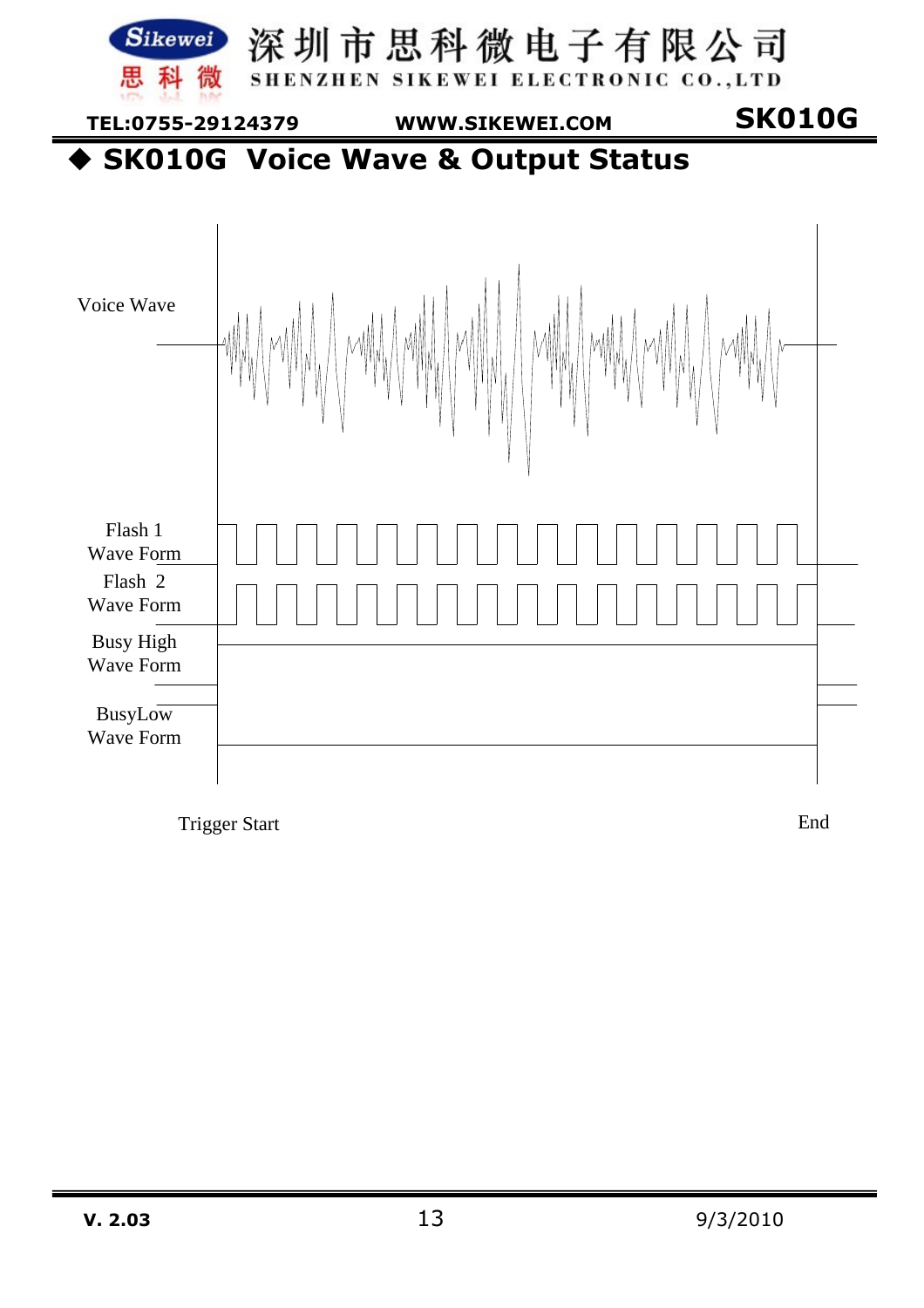SHENZHEN SIKEWEI ELECTRONIC CO., LTD

科 微

黒

**SK010G TEL:0755-29124379 WWW.SIKEWEI.COM** 

## **DC Electrical Characteristics**

| <b>Item</b>             | <b>Symbol</b> | Min | <b>Typ</b> | <b>Max</b> | <b>Unit</b> | <b>Condition</b>           |
|-------------------------|---------------|-----|------------|------------|-------------|----------------------------|
| Operating voltage       | <b>VDD</b>    | 2.4 | 3.0        | 3.6        | V           |                            |
| Standby current         | Isb           |     | 1          | 5          | uA          | VDD=3V,no load             |
| Operating current       | Iop           |     | 600        |            | uA          | VDD=3V,no load             |
| Drive current of Output | Iod           |     | 10         |            | mA          | $VDD = 3V$                 |
|                         |               |     |            |            |             | $VOUT=0.6V$                |
| Sink current of Output  | Ios           |     |            |            | mA          | $VDD = 3V$                 |
|                         |               |     | 30         |            |             | $VOUT=2.4V$                |
| Drive current of PWM    | Iod           |     | 200        |            | mA          | $VDD = 3V$ , $VOUT = 1.5V$ |
| Sink current of PWM     | Ios           |     | 200        |            | mA          | $VDD = 3V$ , $VOUT = 1.5V$ |
|                         |               |     |            |            |             |                            |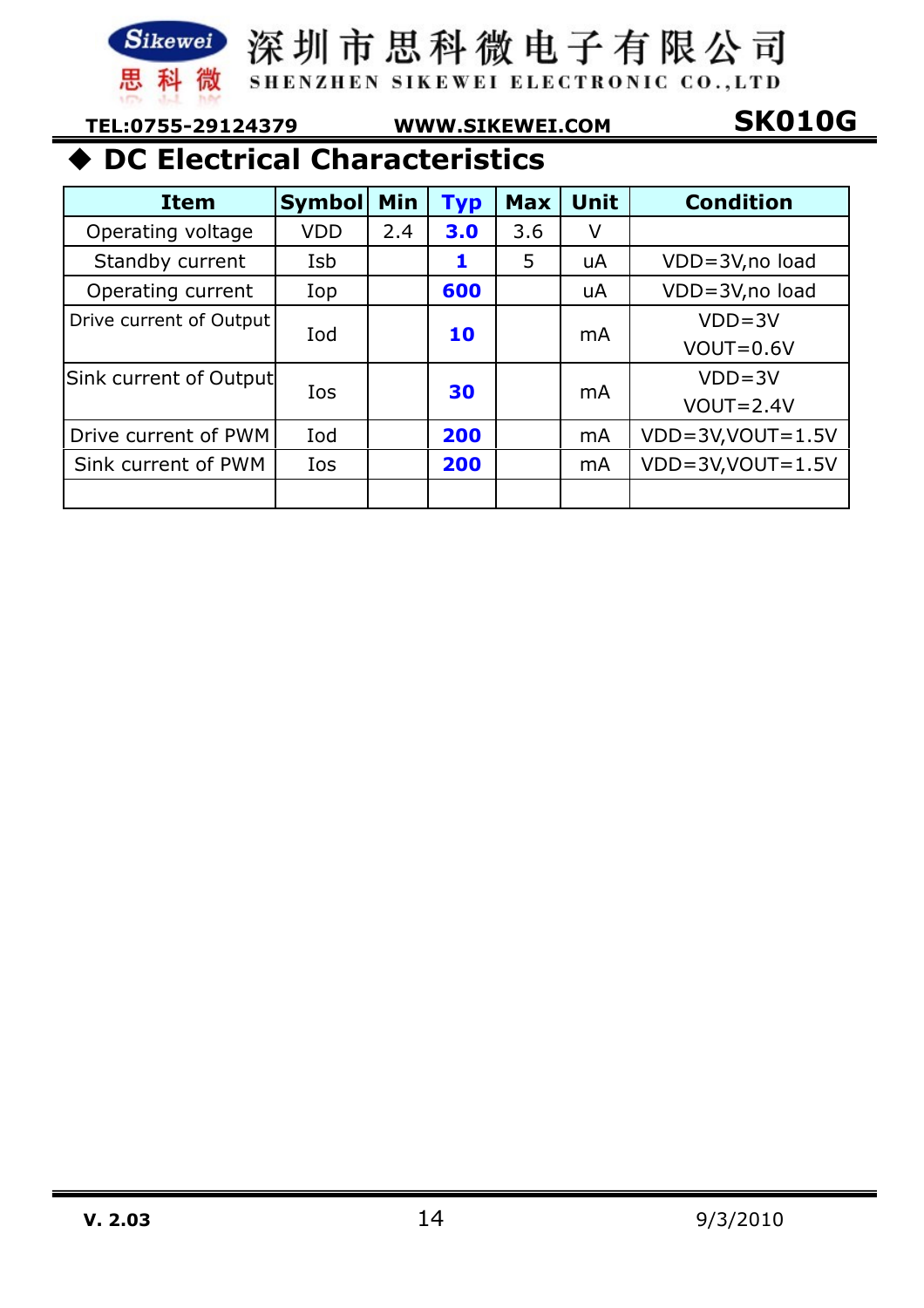

SHENZHEN SIKEWEI ELECTRONIC CO., LTD

**SK010G TEL:0755-29124379 WWW.SIKEWEI.COM** 

# **AC Electrical Characteristics**

|               | <b>Characteristic</b>             |      | <b>Rating</b> |      | <b>Unit</b> |
|---------------|-----------------------------------|------|---------------|------|-------------|
| <b>Symbol</b> |                                   | Min. | Typ.          | Max. |             |
| tdb           | Key Trigger debounce time (long)  | 14   |               |      | ms          |
| tdb           | Key Trigger debounce time (short) | 50   |               |      | <b>us</b>   |
| tBH           | Busy signal output hold time      | 200  |               |      | <b>us</b>   |
| tBD           | Busy signal output delay time     | 200  |               |      | <b>us</b>   |
| tdV           | Voice ouput delay time            | 200  |               |      | <b>US</b>   |
| tCS           | Chip Select setup time            | 1    |               |      | <b>US</b>   |
| tDS           | Data In setup time                | 1    |               |      | <b>us</b>   |
| tDH           | Data In hold time                 | 1    |               |      | <b>US</b>   |
| tCP           | Clock Pulse Width                 | 1    |               |      | <b>us</b>   |
| tCC           | Clock Cycle time                  | 2    |               |      | <b>us</b>   |
| tCH           | Chip Select hold time             | 1    |               |      | <b>us</b>   |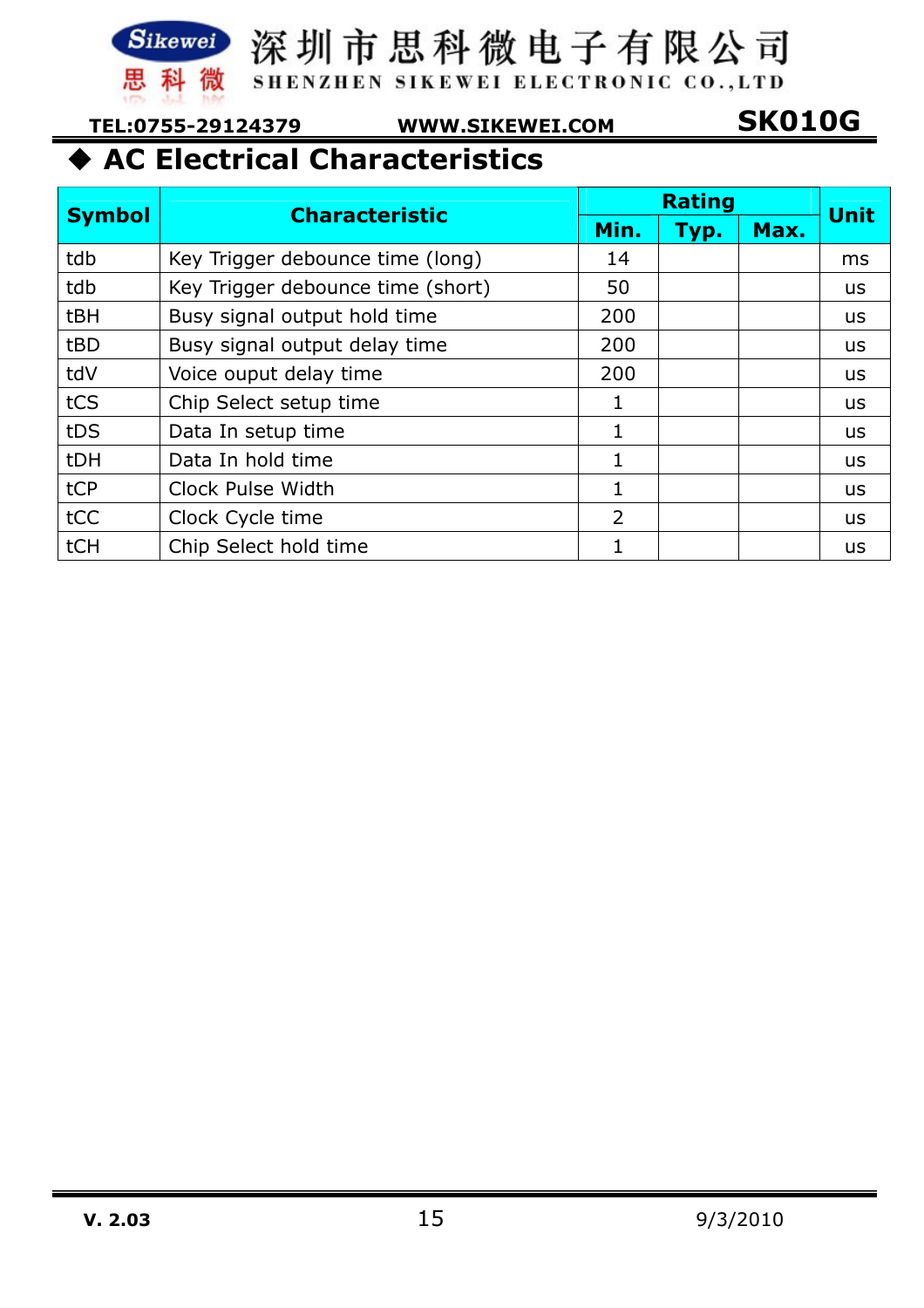



思科微 SHENZHEN SIKEWEI ELECTRONIC CO., LTD

**SK010G TEL:0755-29124379 WWW.SIKEWEI.COM** 

**SK010G Package Information** 

### **SK010G-S08B**



| <b>PIN</b> | <b>NAME</b>     |
|------------|-----------------|
| 1          | TG2/RSTB        |
| 2          | TG1             |
| 3          | TG <sub>3</sub> |
| 4          | TG4             |
| 5          | <b>VSS</b>      |
| 6          | PWM1            |
| 7          | <b>VDD</b>      |
| Q          | PWM2/DAC        |

### **SK010G-D08B**



| <b>PIN</b> | <b>NAME</b>     |
|------------|-----------------|
| 1          | TG2/RSTB        |
| 2          | TG1             |
| 3          | TG <sub>3</sub> |
| 4          | TG4             |
| 5          | <b>VSS</b>      |
| 6          | PWM1            |
| 7          | <b>VDD</b>      |
| R          | PWM2/DAC        |